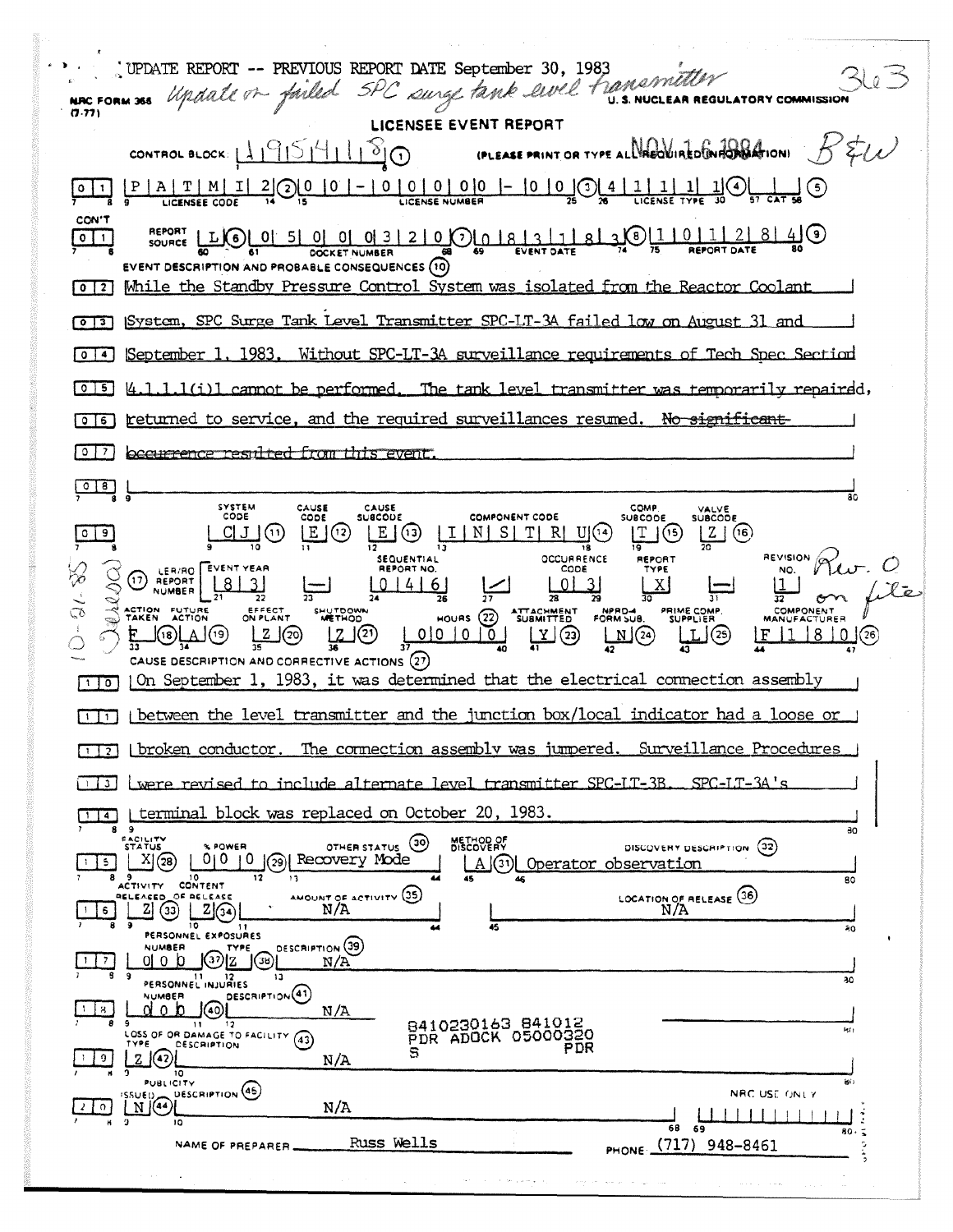Attachment 2 4410-64-L-0045

## LER 83-046/03X-1 EVENT DATE  $-$  August 31, 1983

## I. EXPLANATION OF THE OCCURRENCE

On August 31, 1983, through September 1, 1983, the Standby Pressure Control System was isolated from the Reactor Coolant System (RCS) while the RCS level was lowered for recovery operations. On August 31, 1983, at 0040 hours, it was discovered that Standby Pressure Control (SPC) Surge Tank Level Instrumentation (SPC-LT-3A) had failed low, indicating zero level in SPC Surge Tank T-3. Redundant level transmitter, SPC-LT-38 indicated normal level in Surge Tank T-3. At 0045 hours, on August 31, 1983, level transmitter SPC-LT-3A resumed normal level readings.

On September 1, 1983, at 1800 hours, SPC level transmitter SPC-LT-3A again failed low. Level transmitter SPC-LT-3A was temporarily repaired and returned to service at 1930 hours on September 1, 1983. Operation of SPC-LT-3A is required in order to perform the surveillance called for in Recovery Operations Plan Section 4.1.1.1(1)1. Inoperability of SPC-LT-3A places the unit into the Action Statement of Technical Specification 3.1.1.1. This, then, is considered reportable under Technical Specification 6.9.1.9(b). No significant occurrence resulted from this event. met 1999 ton

This event had similar aspects to LER's 83-40, 83-29, 83-02, 82-37, 82-34, 82-22, and 82-21.<br>Another movie the type  $\int_{0}^{1}$   $\int_{0}^{1}$   $\int_{0}^{1}$   $\int_{0}^{1}$ 

II. CAUSE OF THE OCCURRENCE

Due to the short duration of instrument failure on August 31, 1983, no cause could be determined. On September 1, 1983, it was determined that the electrical connection assembly between the transmitter and the junction box/local indicator had a loose or broken conductor. The electrical connection assembly is a potted assembly.

III. CIRCUMSTANCES SURROUNDING THE OCCURRENCE

At the time of the occurrence, the Unit 2 facility was in a long-term cold shutdown state. The reactor decay heat was being removed via loss to ambient. Throughout the event there was no effect on the Reactor Coolant System or the core.

- IV. CORRECTIVE ACTIONS TAKEN OR TO BE TAKEN
	- Immediate: On September 1, 1983, the electrical connection assembly was jumpered and the level transmitter was returned to service at 1930 hours.

Document ID 0017A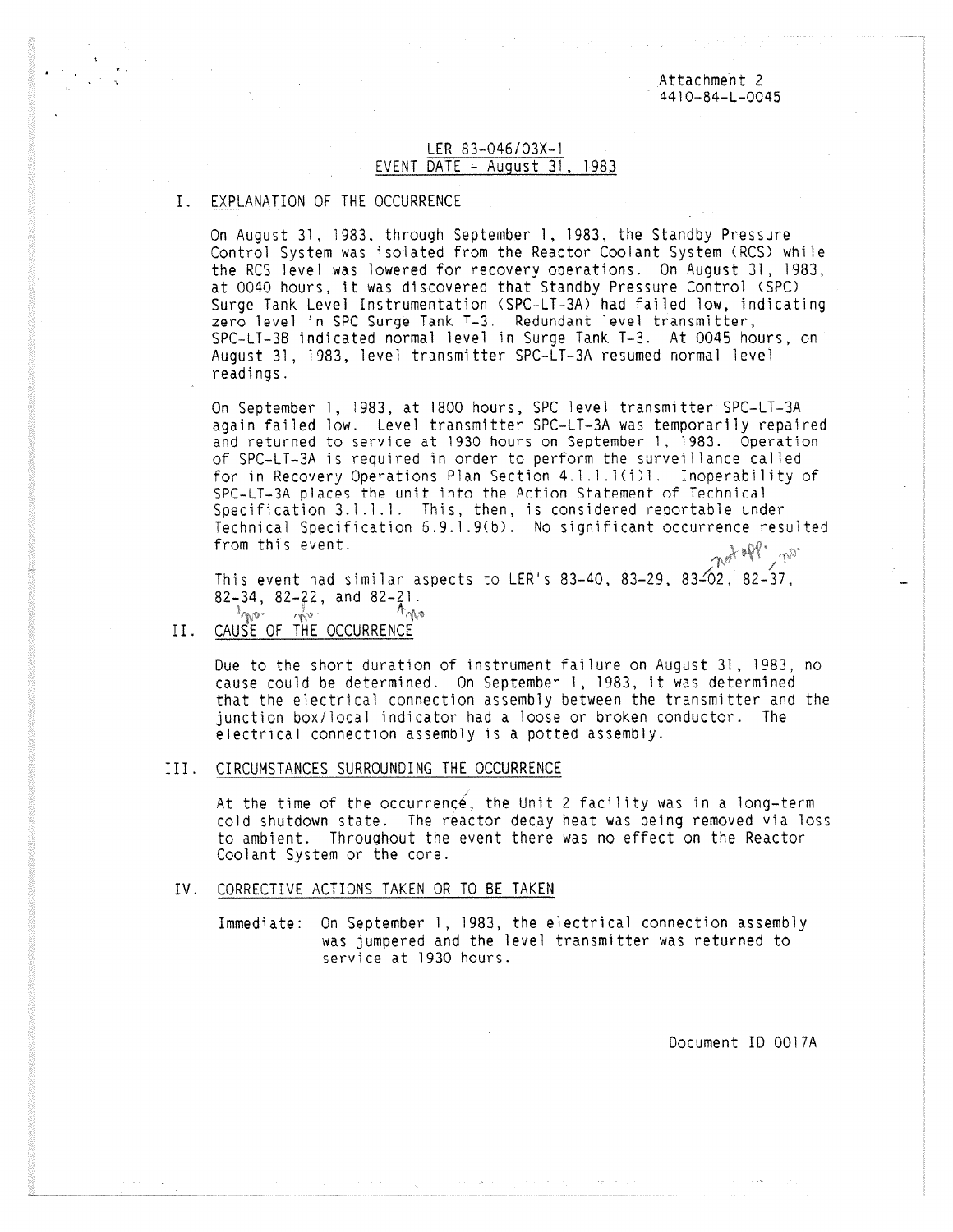Attachment 2 4410-84-L-0045

Long-Term: Surveillance Procedure 4301-S1 (Shift and Daily Checks) was revised on October 10, 1983, to permit the use of the alternate transmitter, SPC-LT-3B in addition to SPC-LT-3A for Surge Tank Level surveillance\_

> On October 20, 1983, the SPC-LT-3A terminal block was replaced.

## V. COMPONENT FAILURE DATA

The SPC Surge Tank Level Transmitter, SPC-LT-3A, is a Foxboro Model E 13DM Transmitter. This transmitter's electrical connector assembly is Part No. C0146WM.

Document ID 0017A

and a state of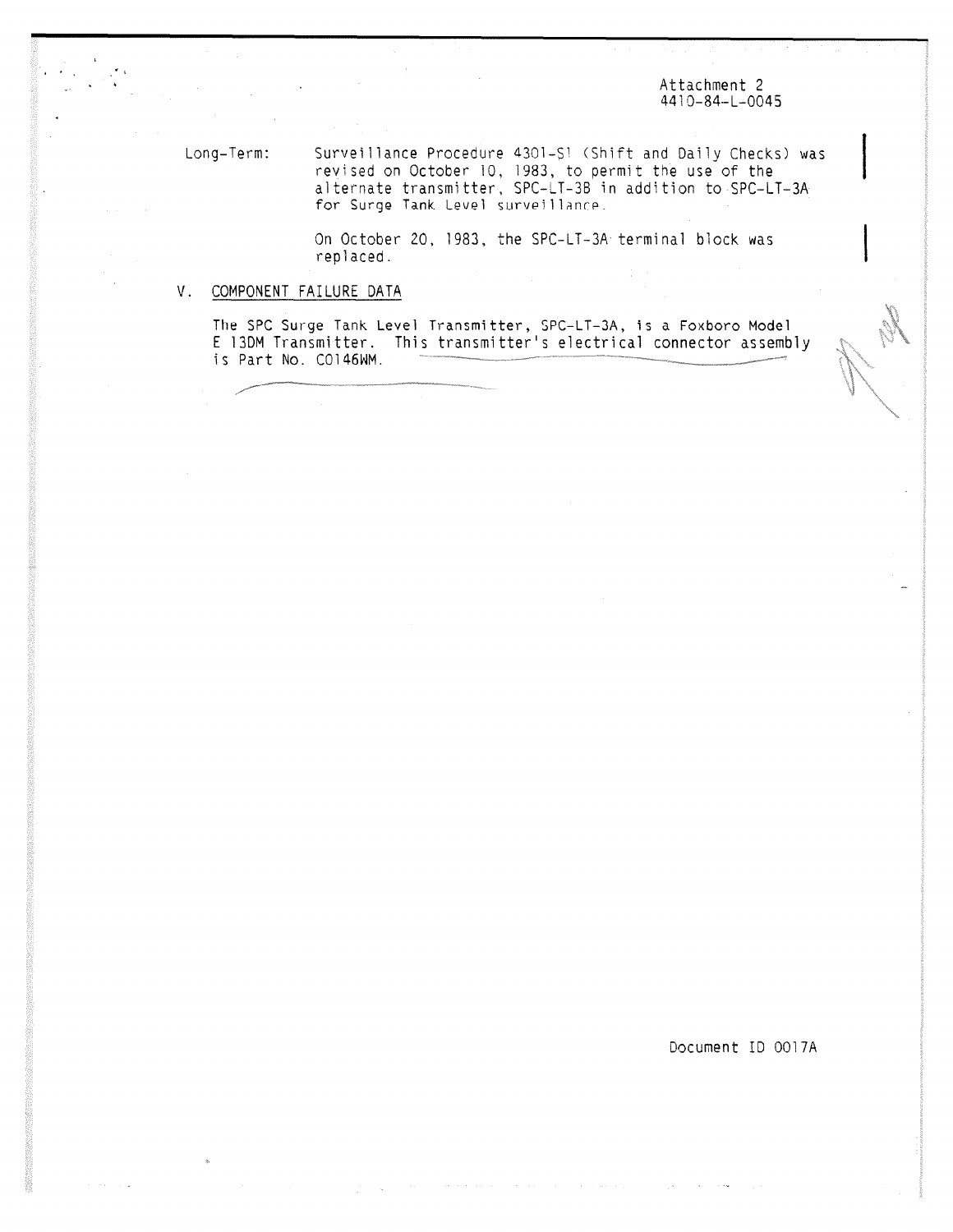**Nuclear**

**GPU Nuclear Corporation**

Post Office Box 480 Route 441 South Middletown, Pennsylvania 17057-0191 717 944-7621 TELEX 84-2386 Writer's Direct Dial Number:

(717) 948-8461

4410-84-L-0045 Document ID 0017A

October 12, 1984

US Nuclear Regulatory Commission Document Control Desk<br>Washington. DC 20555 Washington, DC

Dear Sir:

Three Mile Island Nuclear Station, Unit 2 (TMI-2) Operating License No. DPR-73 Docket No. 50-320 Updated Licensee Event Reports

The Licensee Event Reports listed in Attachment 1 have been updated and are enclosed as Attachment 2 to this letter.

If you have any questions concerning this information, please contact Mr. J. J. Byrne of my staff.

Sincerely.

. R. Standerfer  $\sqrt{2}$ Vice President/Director, TMI -2

FRS/RDW/jep

Attachments

cc: Regional Administrator - Office of I & E, Dr. T. E. Murley Program Director - TMI Program Office, Dr. 6. J. Snyder Deputy Program Director - TMI Program Office, Mr. L. H. Barrett

8410230034 841012 PDR ADOCK 05000320 S PDR

GPU Nuclear Corporation is a subsidiary of the General Public Utilities Corporation